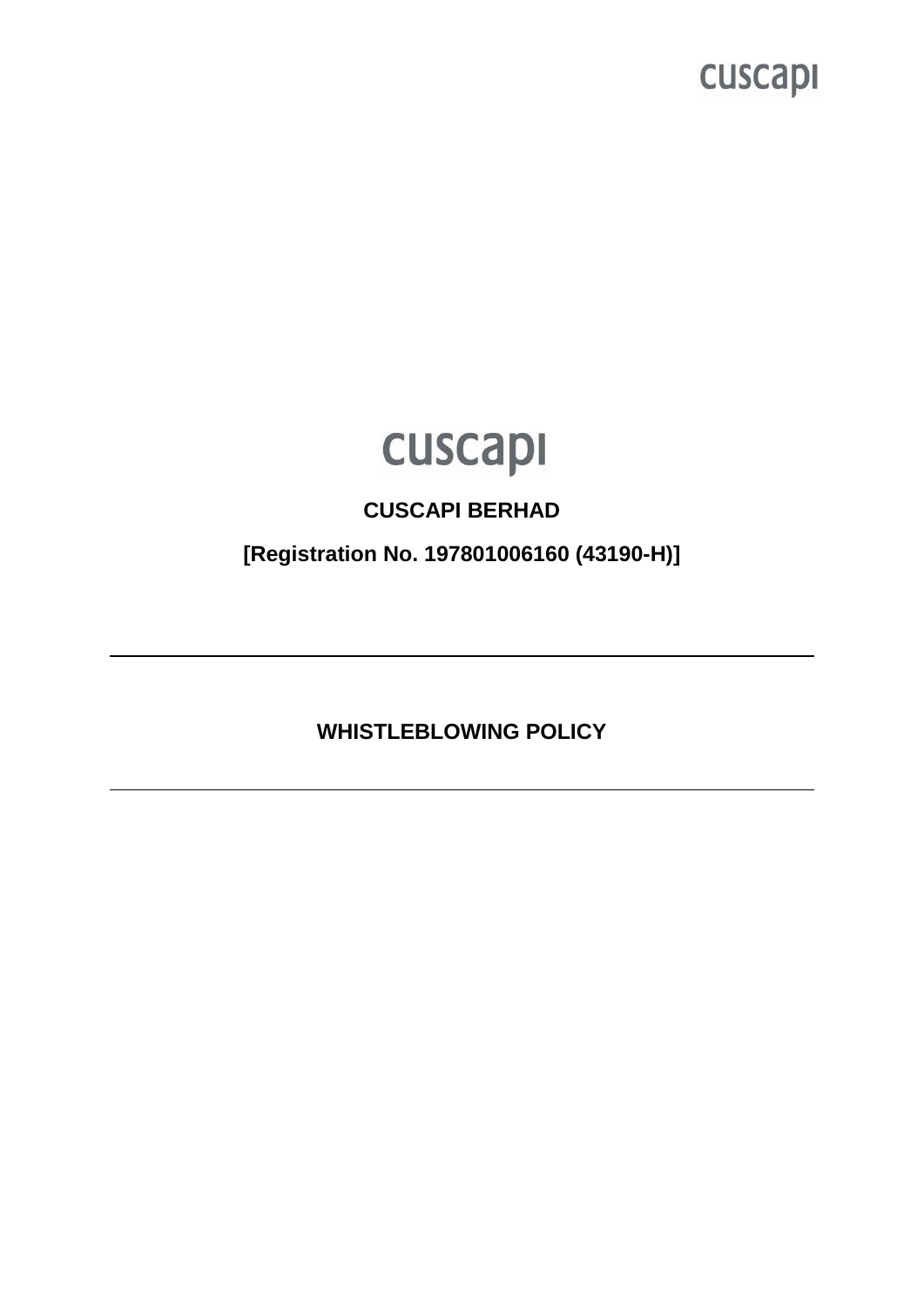#### WHISTLEBLOWING POLICY

#### 1. Purpose

This policy is intended for Cuscapi Berhad ("CUSCAPI" or "the Company") and all subsidiary companies within the CUSCAPI Group ("the Group"). This policy applies to all matters involving the Group's employees and any external stakeholders / public providing services to the Group, including consultants, vendors, independent contractors, external agencies and/or any other party with a business relationship with the Group.

All employees of the Group play an important role in maintaining the highest level of corporate ethics within the Group and have a professional responsibility to report any known malpractices or wrongdoings (hereon referred to as "Concerns").

This policy applies to and can be used by, any persons internal or external to the Group, including Directors and employees, customers, any external stakeholders providing services to the Group, and the general public.

#### 2. Safeguards

A person or entity making a protected disclosure or report is commonly referred to as a "Whistleblower". The Whistleblower provides initial information related to a reasonable belief that an improper activity may occur, occurring and/or has occurred.

The Whistleblower who reports the Concerns in good faith is protected against retaliation, such as being dismissed or penalised by the Group. Retaliation, which violates this policy, is itself a reportable Concerns under this policy.

Such protection from retaliation, however, does not extend for any complicity in the matters that are the subject of the Concerns or any other ensuing investigation. If the Whistleblower is involved in the Concerns reported, the Group will nevertheless consider the circumstances, on a case-by-case basis, and the fact that the Whistleblower has reported the Concerns.

#### 3. Confidentiality

Every effort will be made to treat the Whistleblower's identity with appropriate regard for confidentiality. The Group gives the assurance that it will not reveal the identity of the Whistleblower to any third party not involved in the investigation or prosecution of the matter. The only exception to this assurance relates to an overriding legal obligation to breach confidentiality. The Group is obligated to reveal confidential information relating to a whistleblowing report if ordered to do so by a court of law.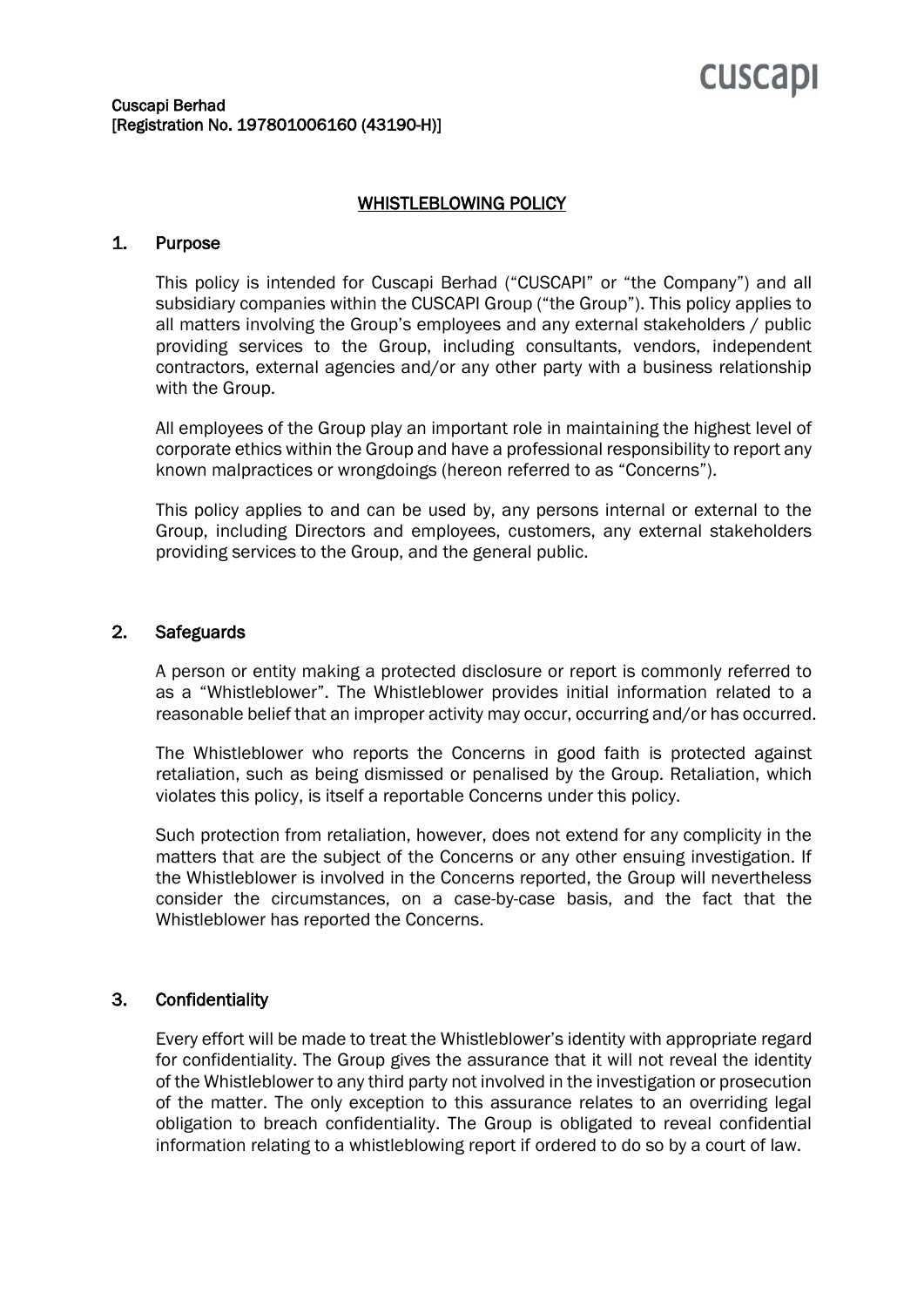#### Cuscapi Berhad [Registration No. 197801006160 (43190-H)]

#### 4. Procedures

#### 4.1 Concerns which can be and should be Reported

#### I. Impropriety

This policy covers improprieties or irregularities, suspected fraud or criminal offences, bribery or corruption, bullying or harassment, endangering someone's health and safety, covering up the Concerns, breach of confidentiality and failure to comply with legal or regulatory requirements.

#### II. Violation of Group's Ethical Business Standards, Contracts, and Policies and **Procedures**

This policy also covers any violation or suspected violation of the Group's ethical business standards and conduct, a significant breach of contract, policies and procedures which cannot be resolved through the Group's normal escalation channels. Retaliation within the Group or by the Group's personnel, including harassment, as a result of raising the Concerns, is also a reportable Concern.

#### 4.2 Process for Reporting

#### I. Reporting

(a) Concerns shall be reported to Senior Management, as follows:

#### Chief Executive Officer

Address: Level 28, MYEG Tower, Empire City, No. 8, Jalan Damansara, PJU 8, 47820 Petaling Jaya, Selangor Darul Ehsan Email: [anthony.gerald@cuscapi.com](mailto:anthony.gerald@cuscapi.com)

#### Chief Financial Officer

Address: Level 28, MYEG Tower, Empire City, No. 8, Jalan Damansara, PJU 8, 47820 Petaling Jaya, Selangor Darul Ehsan Email: [sylim@cuscapi.com](mailto:sylim@cuscapi.com)

(b) In the event that reporting to Senior Management is a concern (such as but not limited to, situations where the Concerns involve Senior Management or a Director, the Concerns involve a person closely related to Senior Management or a Director, or the Concerns had been previously raised with Senior Management but without proper or reasonably satisfactory addressing measures or resolution), the Concerns can be reported directly to the Executive Chairman, as follows:

#### Executive Chairman ("EC")

Address: Level 28, MYEG Tower, Empire City, No. 8, Jalan Damansara, PJU 8, 47820 Petaling Jaya, Selangor Darul Ehsan Email: [jaya@cuscapi.com](mailto:jaya@cuscapi.com)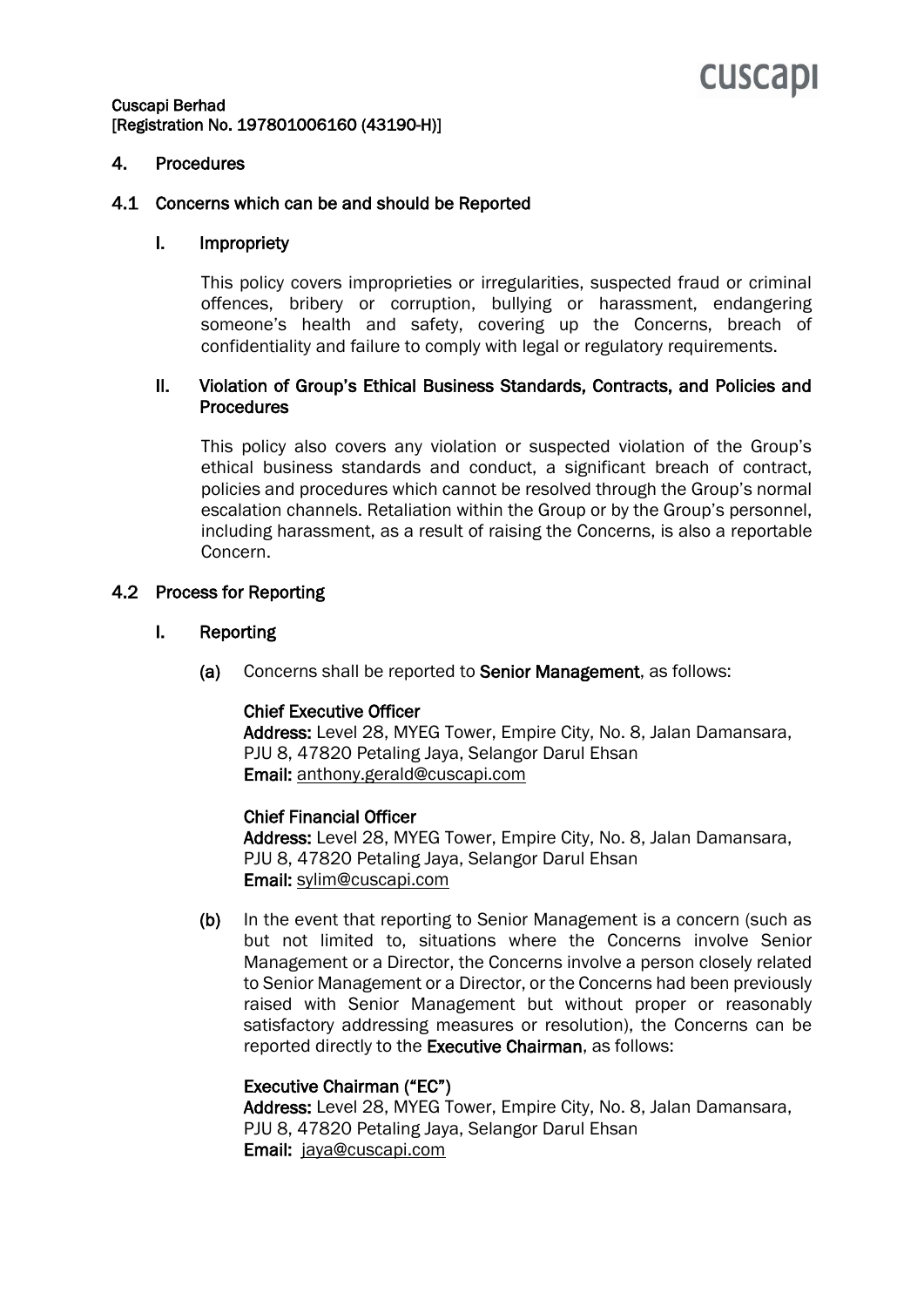

#### Cuscapi Berhad [Registration No. 197801006160 (43190-H)]

(c) Reports can be made verbally or in writing, including via formal letters or emails (using the attached form as per Appendix 2).

Formal letters may be forwarded in a sealed envelope to the abovementioned contact person(s) marked as "Confidential: To be opened by the [Chief Executive Executive] / [Chief Financial Officer] / [Executive Chairman] only".

- (d) The Whistleblower shall include the basis or reasons for reporting the Concerns and disclosing as many details as possible about the Concerns. However, Whistleblowers are not expected to obtain substantial evidence of proof when reporting the Concerns.
- (e) This policy does not prohibit anonymous reporting. However, it shall be noted that anonymous reporting generally restricts substantially the ability of the Group to engage with the Whistleblower to obtain further information to assist the investigation or fact-finding process.

#### II. Handling of a reported Concern

- (a) Generally, the person to whom the Concerns is reported, i.e., the Chief Executive Officer, the Chief Financial Officer, or the Executive Chairman (i.e. "Authorised Person"), shall have the responsibility and authority to determine the appropriate course of action and the resolution of the outcome.
- (b) Initial inquiries will be made to determine whether an investigation is required and, if yes, the appropriate steps/procedures should be followed. Some Concerns may be resolved without the need for an investigation.
- (c) All Concerns reported to Senior Management (under Paragraph 4.2.I.(a)) shall be updated to the Executive Chairman at least quarterly, including details of the handling progress, outcome of the investigation, and actions taken or to be taken as a result of any investigations.

A reported Concern which has been resolved and concluded shall also be reported to the Executive Chairman before being deemed as closed.

- (d) Except where the Executive Chairman decides otherwise, the Internal Audit function should be the named investigator if an investigation of the Concerns is required.
- (e) Persons involved in the handling of the reported Concern shall be impartial and independent of all parties involved or related to the Concerns.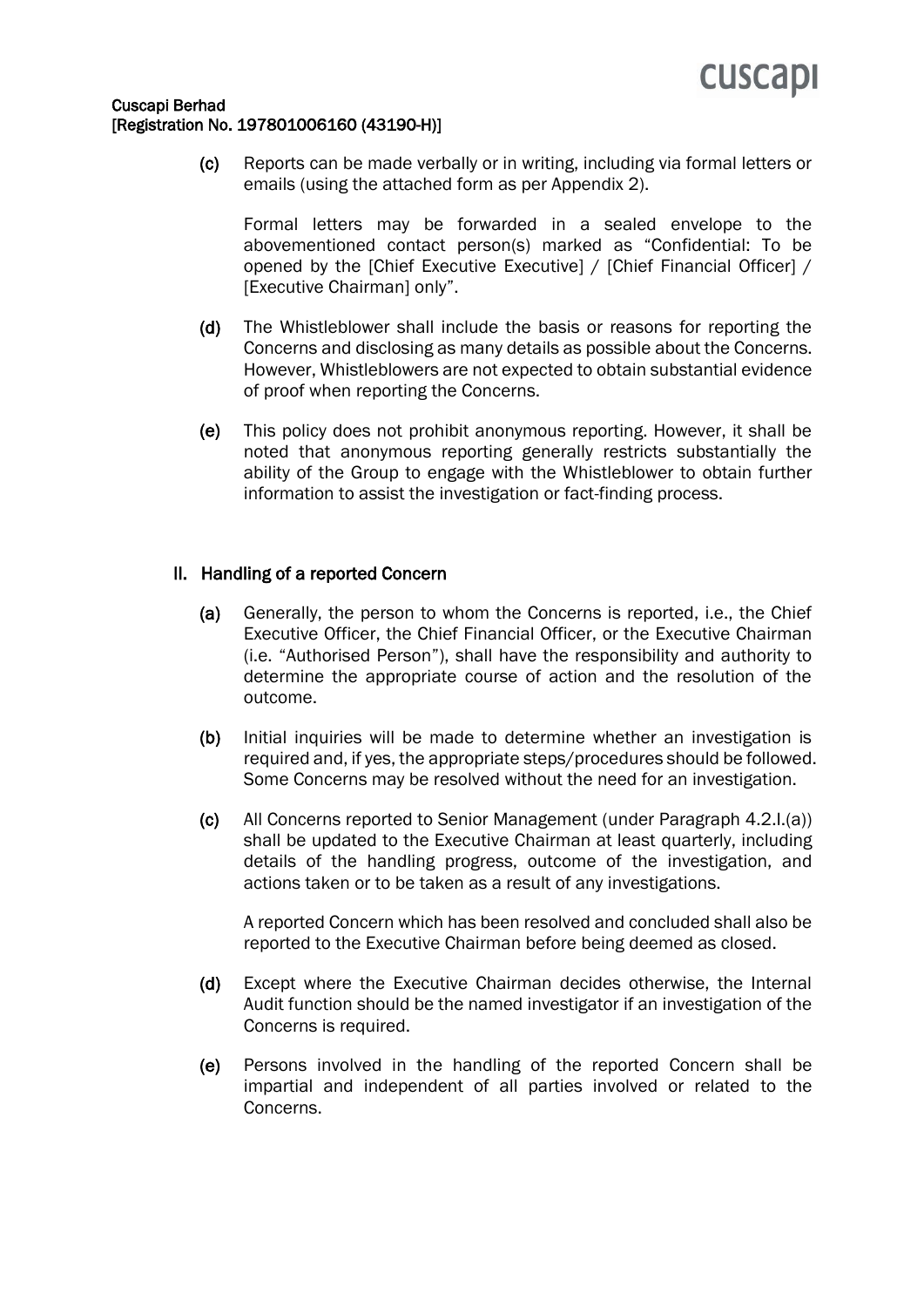#### Cuscapi Berhad [Registration No. 197801006160 (43190-H)]

#### III. Outcome relating to a Concern

- (a) If an investigation leads the Authorised Person to believe that a crime has been or has potentially been committed, the Concern shall be reported to the police or other law enforcement agencies as appropriate.
- (b) Action taken to resolve or address Concerns reported shall be consistent with the Group's values and beliefs, including the Group's policies and ethical standards such as Code of Ethics or Code of Conduct.

#### 5 Monitoring and Periodic Review of Policy

The Group must diligently monitor these procedures to ensure that they meet the objectives of relevant legislations and remain effective for the Group, and, if necessary, implement changes subject to the approval of the Board of Directors.

This policy will be reviewed annually to assess its adequacy and effectiveness.